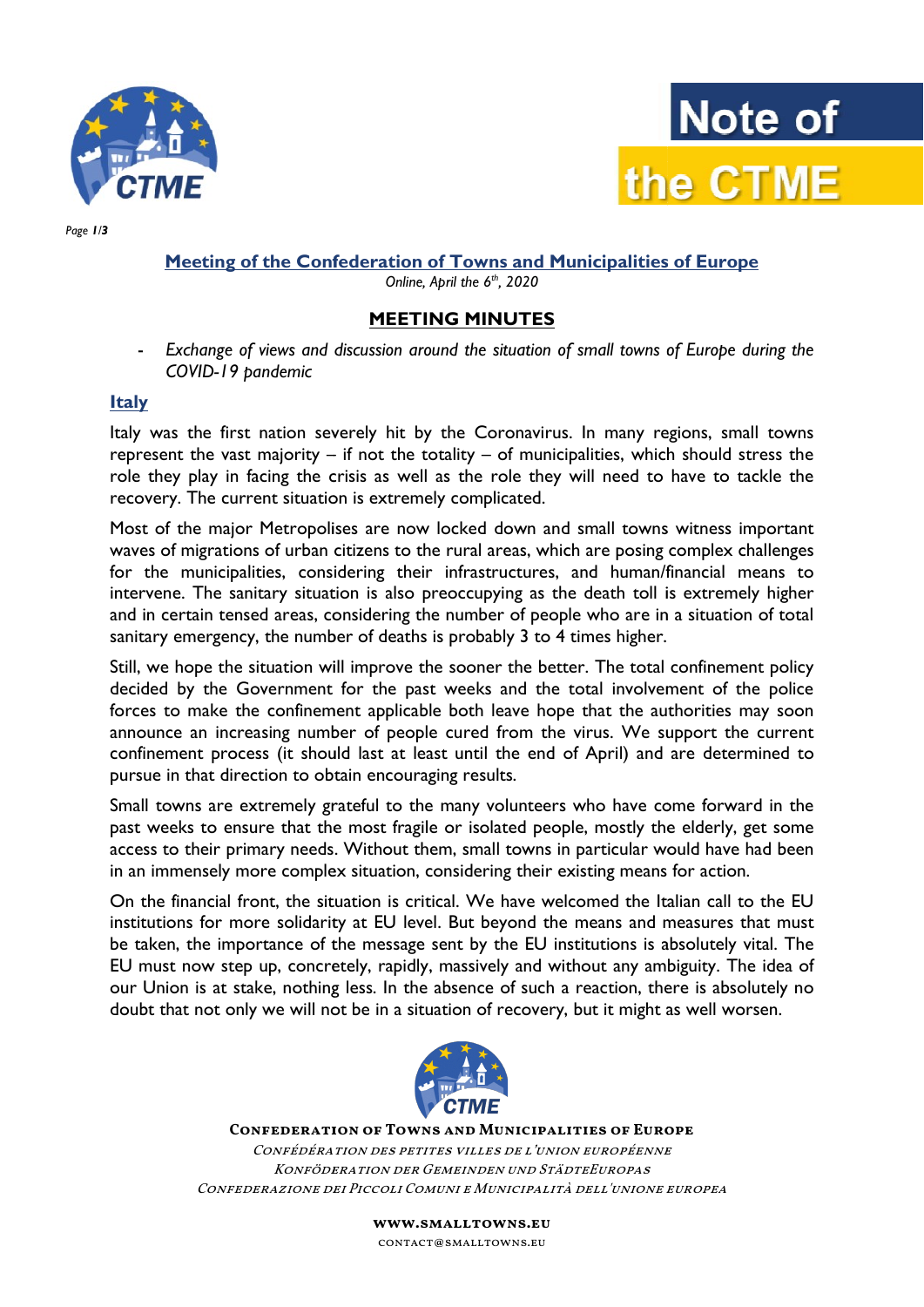

# **France**

There is a critical issue around the question of the means devoted to the equipments required during the crisis – masks, gels, etc. Even though it is not a communal competence per se, small towns are in the forefront regarding handling the crisis.

per se, small towns are in the forefront regarding handling the crisis.<br>We try to answer the needs in sanitary equipments, and provide the necessary help to pension homes. Municipalities also participate in organizing and coordinating the reception of via teleworking, and only the very essential services that cannot be closed function. %, and provide the necessary help to<br>zing and coordinating the reception of<br>nicipal services are closed or operate<br>t cannot be closed function.<br>I weeks, notably around the loss of<br>o the downturned economic activity.<br>around

children of those who are mobilized. Most of the municipal services are closed or operate<br>via teleworking, and only the very essential services that cannot be closed function.<br>We expect more difficulties in the coming days We expect more difficulties in the coming days and weeks, notably around the loss of revenues for small enterprises and all businesses due to the downturned economic activity.

### **Germany**

The situation is very similar, compared to elsewhere around Europe: small shut down, like schools and children's nurseries. Mayors have to face many questions from worried citizens and shopkeepers about the how and when will the recovery happen – there<br>is a clear need of visibility, as many enterprises will be in danger of bankruptcy in the coming is a clear need of visibility, as many enterprises will be in danger of bankruptcy in the coming 4 weeks. They are hence asking details about the recovery agenda, which are obviously very hard to give. ce many questions from<br>recovery happen – there

There are also many questions around the hospitals capacities and HR means. Hospitals reorganized their services in the light of the COVID-19 crisis and are locked, with no outside entries allowed. There are lots of discussions in the region regarding the transborder relations, and Mayors regret the lack of European common thinking of the crisis: every country tries to get their own equipment on their own, but very few coordination at EU level which make existing difficulties even more complex. ey are hence asking details about the recovery agenda, which an<br>io many questions around the hospitals capacities and HR mean<br>their services in the light of the COVID-19 crisis and are have

Like in France and Italy, there also has been an issue with the migration of urban citizens to more rural places. For the first time since the end of WWII, we are facing a global crisis that hit every neighborhood and every living room across Europe. This is also why there must have no hesitation in the amount and nature of help we provide to each other, as we might<br>as well face the return of old national reflexes. as well face the return of old national reflexes. Italy, there also has been an issue with the migration of urban citizens to<br>For the first time since the end of WWII, we are facing a global crisis that<br>hood and every living room across Europe. This is also why there must but very few coordination at<br>igration of urban citizens to<br>are facing a global crisis that<br>This is also why there must<br>to each other, as we might<br>round 20 000 people are in

Mayor Honnigfort presented his local situation, stressing that around 20 urgent need of intense health care, and they are expecting the numbers to rise to 30 000 in the very near future. It is a new situation for Mayors, and they have to quickly adapt and be flexible. the very near future. It is a new situation for Mayors, and they have to quickly adapt and be<br>flexible.<br>Mayor Thomas Schmidt insisted on the need for EU solidarity. This crisis should be seen as a

serious test for the EU and for Europeans, which is why solidarity should be the first answer,<br>to save lives and show our commitment to the European idea. to save lives and show our commitment to the European idea.



Confederation of Towns and Municipalities of Europe Confédération des petites villes de l'union européenne Konföderation der Gemeinden und StädteEuropas Confederazione dei Piccoli Comuni e Municipalitàdell'unioneeuropea Confédération des petites villes de l'union européenne<br>Konföderation der Gemeinden und StädteEuropas<br>Confederazione dei Piccoli Comuni e Municipalitàdell'unionee

> www.smalltowns.eu contact@smalltowns.eu